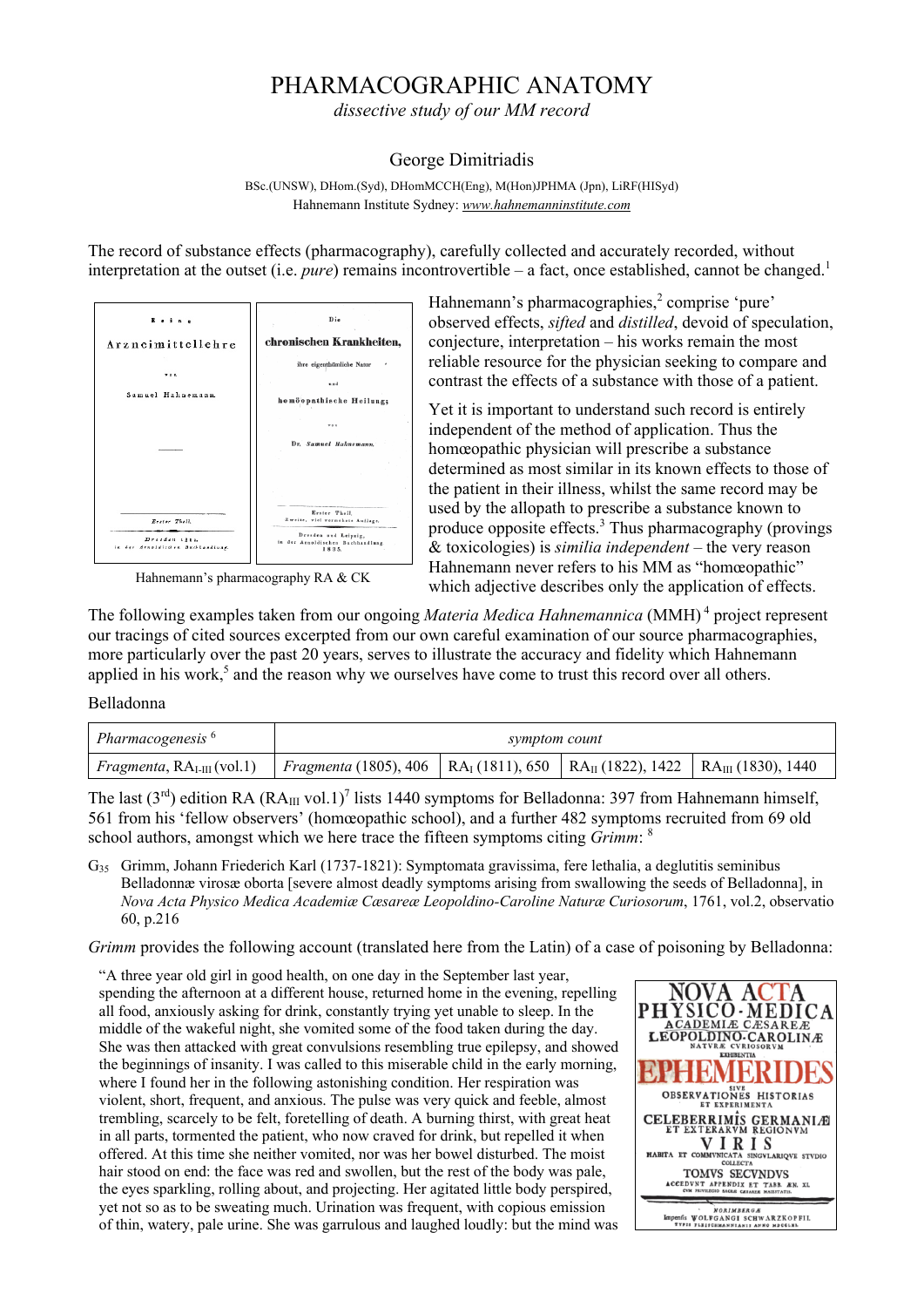greatly disordered, hence the speech did not correspond to thought, nor thought to sense, nor sense to the objects present. All the while her tender little body suffered horrible spasms and repeated convulsions, the flexor muscles being chiefly involved. In the intervals between spasms her loud cries of pain could be heard everywhere."

Hahnemann derives the following symptoms from Grimm for Belladonna:

- Insanity [Sinnlosigkeit].\*  $[H_{11}; G_{35}; (aff. 2h) R_{4.1}; G_{19.1}; H_{40}]$ 
	- \* *Dudgeon* (MMP48) here gives "unconsciousness" but *Grimm* writes "insanire" [insanity], given by Hahnemann in *Fr*.31:15 as "insania" thence into RAI [399], RAII (42), and RAIII 48, as "Sinnlosigkeit". Had *Dudgeon* read the context in the original account of Grimm he would have seen this term refers to a loss of reason, not of consciousness. Symptom reworded in line with the original account.
- 202 The face was red and swollen, but the rest of the body pale.  $[G_{35}]$
- 298 The eyes are staring and sparkling.  $[G_{35}]$
- 549 Repells all food.  $[G_{35}; D_{01}]$  \*

\* Symptom re-worded to better reflect original account from *Grimm*

- 599 Vomiting of undigested food partaken of twelve hours previously.  $[G_{35}]$
- 751 Frequent micturition of copious, pale, thin watery urine.  $[G_{35}]$
- 831 Violent, small, frequent, anxious respirations (aft. 18h).  $[G_{35}]$
- 1075 Repeated convulsions and cruel spasms [Krämpfe], especially in the flexor muscles. [G35]
- 1078 Horrible convulsions resembling epilepsy.  $[G_{35}]$
- 1081 In the intervals, when free from convulsions, she utters the loudest cries, as if from great pains.  $[G_3]^{*}$ \* Symptom corrected to indicate the patient was female, as per the original account from *Grimm*
- 1158 Vain efforts to sleep.  $[G_{35}]$
- 1186 Thirst; anxiously asks for drink.  $[G_{35}]$  \*
	- \* Symptom re-worded to better reflect original account from *Grimm*
- 1189 Tormented by burning thirst and heat in all parts; she longs for drink from time to time, but rejects it when offered to her.  $[G_{35}]$
- 1347 She talks nonsense and extreme folly.  $[G_{35}]$
- 1362 Loud laughter. [G<sub>35</sub>; D<sub>18</sub>; H<sub>40</sub>; x<sub>33</sub>]

#### Hyoscyamus

| Pharmacogenesis                                                                                                                         | symptom count |  |  |
|-----------------------------------------------------------------------------------------------------------------------------------------|---------------|--|--|
| <i>Fragmenta</i> , RA <sub>I-II</sub> (vol.4) <i>Fragmenta</i> (1805), 326   RA <sub>I</sub> (1818), 539   RA <sub>II</sub> (1825), 582 |               |  |  |

RA<sub>II</sub> (vol.4) lists 582 symptoms for Hyoscyamus: 108 from Hahnemann, 142 from the homœopathic school, and a 335 from the 43 authors of the old school. Let us retrace the symptoms recruited from *Hamilton*:

H6 Hamilton, Archibald: The Effects of Semen Hyoscyami albi, in *Essays and Observations, Physical and Literary*, Edinburgh, 1756, vol.2, pp.243-246.

Hahnemann cites the German translation available to him, but we provide the source wherein the entire effects reported by Hamilton may be studied from the original English description. We read (pp.243-246):

"-Student of physic, of a thin habit of body, about twenty years of age, had been, for two years, in the habit of taking a small quantity of white henbane-seed to make him sleep, and without any bad effect. But on *Friday March* the 8th 1754, betwixt four and five in the afternoon, he, in order to procure sleep; swallowed about twice as much of this seed as he could take up betwixt his fore-finger and thumb, *i.e.* nearly 25 grains. He felt himself half an hour after, very heavy and much inclined to sleep; his eyes were oppressed, and spirits dejected, with a general lassitude and inactivity over his whole body. These symptoms still increasing, he went abroad and drank tea about six o'clock; and with great difficulty could keep awake, having sometimes let fall the tea-spoon insensibly. He complained of a great uneasiness and dryness of his throat, and that the tea in swallowing was like to choak him. He had also some gripes in his belly. After he drank tea, he was soon seized with convulsions and so great a degree of insensibility that he did not know the people who were in company with him. He spoke many incoherent things, and at the beginning of his illness said he was afraid he had taken poison. The people who were with him being alarmed, ordered him be carried home and sent for me. I found him incapable of giving any account of his misfortune. His eyes were open and rolling, now and then he was seized with tremors, startings, and



convulsions; grapling the bed-cloaths, his head, face, nose, and other parts of his body, in the manner patients frequently do in nervous fevers. His pulse excessively small and low with *subsultus tendinum*. The sense of feeling seemed also impaired; for when I pinched his skin, he made no complaint. He had no inclination; to vomit, nor had any stool from the time he took the seed. I ordered him immediately a vomit; and in the mean time Dr. *Boswell* was sent for. He spit out the vomit as soon as it was poured into his mouth; so that it appeared; he was either not deprived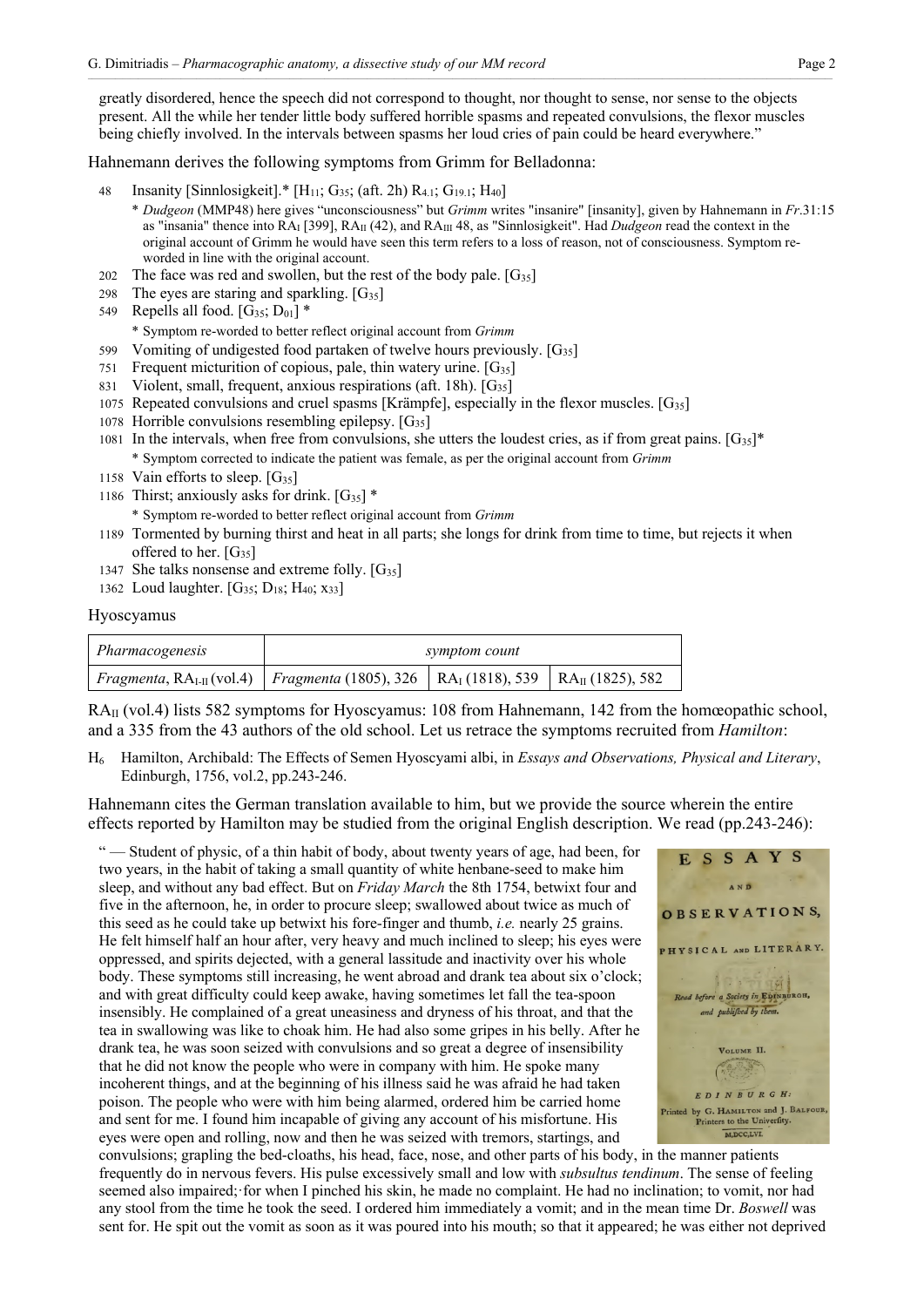of taste, or could not let the vomit over. A second vomit was ꞏimmediately given, which was also spit out. … He passed the night in the same condition without sleeping, and was alternately seized with convulsions, startings, and catched with his hands at every thing about him. In the morning, he became more sensible, and began to speak a little difficulty, altho' his head was yet very confused and muddy. He told what quantity of the seed he had taken, and for what purpose. His pulse was now somewhat stronger. He got a purgative infusion, which operated four times that day. In the evening, he was still more distinct, altho' his eyes continued heavy and his head confused. His pulse was now quick, full, and strong; and he complained of a great pain and weight in his head. He was blooded about twelve o'clock that night to the quantity of twelve ounces. He sweated plentifully, had good sleep; and was altogether sensible and distinct next morning."

From this excellent account we can follow Hahnemann's derivation into the following 26 symptoms for our Hyoscyamus pharmacography:

- 10 Unconsciousness: he is insensible to pinching and nipping.  $[H_6]$
- 22 He complains of heaviness of the head and violent headache.  $[H<sub>6</sub>]$
- 61 When consciousness returned the eyes were dim and without lustre, and the brain dazed.  $[H_6]$
- 83 Open eyes turned towards different sides.  $[H_6]$
- 153 The throat is so contracted and dry, that a mouthful of tea almost chokes him.  $[H<sub>6</sub>]$
- 158 Inability to swallow, the fluids introduced into the mouth were twice spat out.  $[H_6]$
- 164 After drinking tea he soon fell into convulsions, he did not know those about him. [H6]
- 218 Bellyache. [S<sub>59</sub>; W<sub>22</sub>; H<sub>6</sub>; G<sub>29.1.28</sub>]
- 263 Constipation.  $[H_6]$
- 386 Weariness, exhaustion of the whole body.  $[H_6]$
- 400 Sleep.  $[H_6]$
- 409 Irresistible inclination to sleep.  $[H_6]$
- 410 Drowsy inability to open the eyelids.  $[H_6]$
- 427 Nocturnal sleeplessness, mingled with convulsions and starlings as from fright.  $[H_6]$
- 453 Subsultus tendinum.  $[H_6]$
- 462 Very small, low pulse.  $[H_6]$
- 466 Stronger pulse. [H<sub>6</sub>]
- 467 Quick, full, strong pulse.  $[H_6]$
- 476 Profuse perspiration.  $[H_6; S_{59}; G_{29,1.4.6}]$
- 484 Obtuseness, insensible laziness.  $[H<sub>6</sub>]$
- 499 He spoke many incoherent things.  $[H_6]$
- 536 He clutches about him, without knowing at what.  $[H_6]$
- 537 He fumbles about his head, face, nose, and grapples the bed-clothes, as in floccillation.  $[H_6]$
- 565 Dejection, sadness. [H6]
- 572 Shocks of fright, alternating with trembling and convulsions.  $[H<sub>6</sub>]$
- 573 He complains that he has been poisoned.  $[H_6]$

#### Nux vomica

| Pharmacogenesis                                                                                                                                               | symptom count |  |  |  |
|---------------------------------------------------------------------------------------------------------------------------------------------------------------|---------------|--|--|--|
| Fragmenta, RA <sub>I-III</sub> (vol.1)   Fragmenta (1805), 298   RA <sub>I</sub> (1811), 961   RA <sub>II</sub> (1822), 1267   RA <sub>III</sub> (1830), 1301 |               |  |  |  |

 $RA_{III}$  (vol.1) lists 1301 symptoms for Nux vomica: 1211 from Hahnemann himself, 42 from his 'fellow observers' (homœopathic school), and a further 50 symptoms recruited from 13 old school authors. Let us here trace the six symptoms citing *Consbruch*:

C29 Consbruch, D.: Geschichte einer Vergiftung durch geraspelte Krähen-Augen (Nuc. vomic.) nebst der Leichenöffnung [History of a poisoning with grated poison nut (Nux vomica), together with the autopsy], in Hufeland's *Journal*, 1797, vol.4, pp.442-446.

*Consbruch*'s (German) account makes valuable reading, but we translate the following portion which pertains to the symptoms recruited by Hahnemann (with the autopsy findings):

"The public announcement of this case seems to me interesting in part due to it being rather rare, as Dr Hahnemann also claims in the  $2<sup>nd</sup>$  volume,  $4<sup>th</sup>$  part, page 493 of this journal; partially also because there is a general delusion, even amongst doctors and pharmacists, that poison nut is not toxic for human beings.

A quite healthy, slightly overweight maidservant had made the desperate decision to take her own life by poison because of some unpleasant incidents that had happened to her. She ordered 'rat's herb' to the value of one penny at the pharmacy – the name given to arsenic in these parts – but the pharmacist gave her 2 drachms of grated poison nut

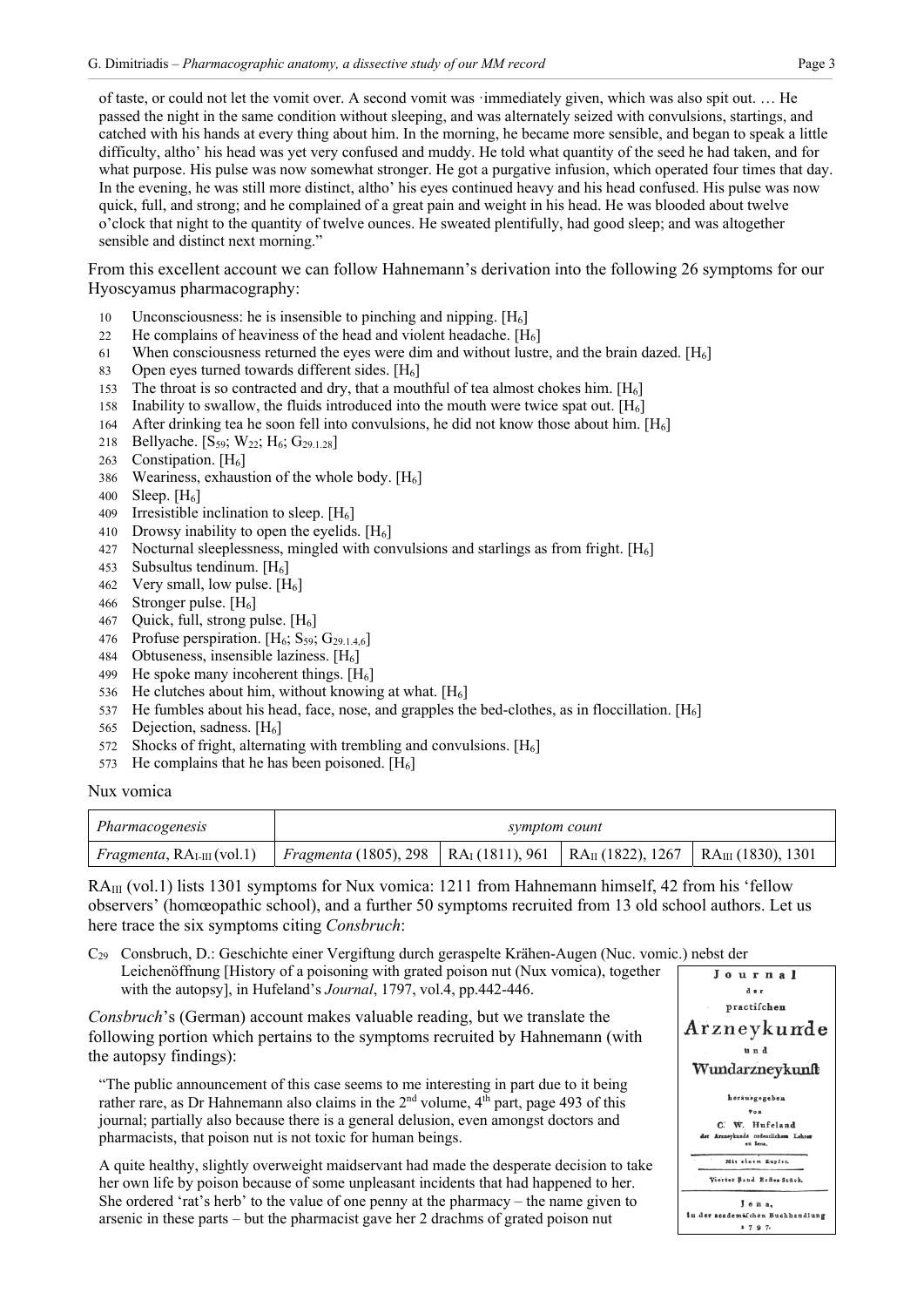instead. At around 10am on  $10<sup>th</sup>$  May 1796 she ingested the entire quantity with water. After half an hour she complained of severe abdominal pains, which increased by the minute and soon reached an indescribably violent intensity. At 11 o'clock I was called and found her on a bed in the most terrible convulsions, with a perfect opisthotonos that would appear and subside several times in a minute. Her face was severely distended with blood, scarlet in colour; the eyes staring and sparkling; the hands cold; the pulse was entirely absent. With all this she was fully conscious and told me that she had taken a penny's worth of 'rat's herb' about an hour earlier whereupon she soon experienced abdominal pains and then an indescribable anxiety which was still with her. She had already drunk more than a litre of lukewarm milk without experiencing the least relief.

As I was certain in the assumption that she had taken arsenic I prescribed, aside from the usual coating remedies, a solution of *Liver of Sulfur* [Sulfurated Potash (K<sub>2</sub>SO<sub>4</sub>/(K<sub>2</sub>S<sub>x</sub>)<sub>2</sub>)], an enema, and a bloodletting. But all was in vain. Her pains ceased, she broke into a cold sweat and died shortly after 12pm.

On the following day I conducted an autopsy in the presence of several witnesses. Externally, her entire right side was bluish red; the abdomen terribly distended; the hands clenched from the convulsions; the head pale and withered; the mouth firmly closed with blue lips and traces of exuded blood; the nails natural and firm, however, her hair could be very easily pulled out.

The liver, spleen, kidneys and uterus were completely healthy. The intestines were greatly bloated with gas. The stomach was quite inflamed and almost gangrenous in the area of the pylorus. The inflammation extended to the middle of the jejunum; the colon was quite normal.

In the stomach I found a large roundworm (ascarid), which had been eaten (corroded) into three pieces, with a yellow mush weighing almost 6 ounces, which I carefully collected into an earthenware pot for further investigation. The chest and head were not opened.

In the mush just mentioned, which was found in the stomach, we noticed numerous small, hard, horny bodies, each weighing just over a drachm. After proper cleaning and drying they could be clearly discerned as grated 'crow's eyes' (poison nut), which was confirmed by comparing them with freshly grated poison nut. In the strained liquid no trace of arsenic particles could be found, after it was tested using caustic, copper containing ammonium spirit; limewater and the 'Hahnemannian wine test'."

Hahnemann thus derives the following eight symptoms for Nux vomica from Consbruch:

- 110 Very red, swollen face.  $[C_{29}]$
- 139 Sparkling, staring eyes.  $[C_{29}]$
- 463 Intolerable pains in the abdomen (aft. 1h).  $[C_{29}]$
- 842 Cold hands.  $[C_{29}]$
- 992 Tetanus drawing him backwards, oft recurring for a minute at a time.  $[C_{29}]$  \*
- 1158 Vanishing pulse, with perfect consciousness.  $[C_{29}]$
- 1206 On the occurrence of cold perspiration all the pains are allayed.  $[C_{29}]$
- 1245 Intolerable anxiety, for an hour.  $[C_{29}]$ 
	- \* Consbruch seems to write these tetanic convulsions appeared and subsided *multiple times within a minute*:

"Um 11 Uhr wurde ich zu ihr gerufen, und fand sie auf einem Bette in den schrecklichsten Convulsionen, vorzüglich in einem Opisthotonus, der in einer Minute mehrmals wiederkehrte und nachliess."

[At 11 o'clock I was called and found her on a bed in the most terrible convulsions, with a perfect opisthotonos that would appear and subside several times in a minute.]

But Hahnemann had understood the discrepancy in Consbruch's report which itself described "frightful convulsions in a perfect opisthotonos". This does not allow *multiple episodes within the minute* – such tetanic spasms take time to draw the spine backwards – hence Hahnemann had rightly understood these convulsions were *tonic* (not clonic as otherwise suggested from Consbruch's description), and he rendered the symptom accordingly:

- *Fr*.200:7 opisthotonus per minutem, pluries repetens. [opisthotonos for a minute, repeated several times]
- RAI [36] Oft wiederkehrender, minutenlanger, rückwarts-ziehender Starrkrampf. (Frequently recurring, minute-long, backwards-drawing tonic spasm [rigid-spasm, tetanus]) This remained unchanged into RA<sub>II</sub> and RA<sub>III</sub>

This, and other such observations we have collected, evidences Hahnemann's pharmacographies comprised his own "value-added" work – that he would interpret each report (made more or less accurately) according to the sum of all he had (widely) read, and in line with his own methodical experiments on the effects produced by each substance (provings).

It is thus astonishing to observe the many writers who, upon the mere interpretation of the words on a page, jump to pronounce Hahnemann was wrong in his rendering because the mere words were not always agreeing with those of the original – these authors only show their readiness to criticise the work they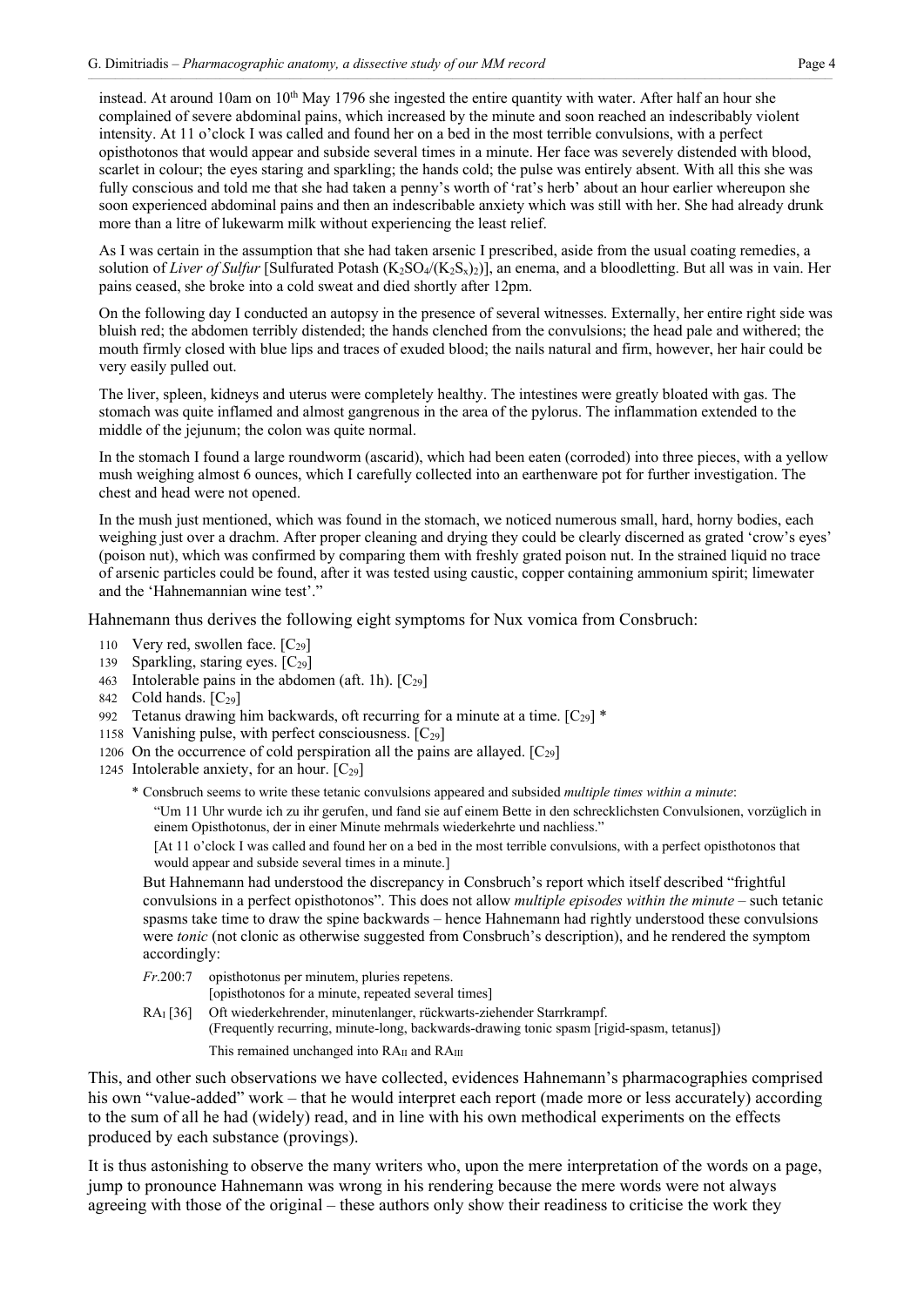themselves have insufficiently studied and understood. We ourselves each time marvel at the depth and accuracy of Hahnemann's work, even after (because of) more than 20 years of close examination.

#### Iodium

| Pharmacogenesis  | symptom count                                                                          |  |
|------------------|----------------------------------------------------------------------------------------|--|
| CK <sub>LI</sub> | $\vert$ CK <sub>I</sub> (1828, vol.2), 133 $\vert$ CK <sub>II</sub> (1837, vol.3), 704 |  |

The  $2^{nd}$  edition CK (CK<sub>II</sub>) lists 704 symptoms for Iodium: 119 from Hahnemann, 209 from the homœopathic school, and 376 from 41 old school authors. Let us examine the symptoms recruited from *Perret*: 9

P9 Perret: Beobachtungen über die giftigen Wirkungen der jode als Heilmittel, in Pierer, J.F., *Allgemeine medizinische Annalen des neunzehnten Jahrhunderts auf das Jahr 1821*, Leipzig, 1821, September, Heft 9, p.1165-1170.

*Perret* describes the real and dangerous effects following the immoderate and long-term use of Iodine – the following excerpts (translated) will suffice to trace the symptoms recruited by Hahnemann into Iodium:

"The Iodine was also soon found to be an irritant to the stomach, and to increase appetite. Soon afterwards, however, it became the cause of constant nausea, a feeling of constriction in the throat, cramps and pains in the stomach, headaches, and a more or less violent thirst. Persons who had used this remedy for some time almost always became considerably thinner; in some the nervous system was particularly affected; they became more sensitive and irritable, and constantly suffered from palpitations and trembling hands\*)

| Allgemeine                                                                                  |
|---------------------------------------------------------------------------------------------|
| Medizinische Annalen                                                                        |
| neunzehnten Jahrhunderts<br>des                                                             |
| auf das Jahr                                                                                |
| $8 \cdot 2 \cdot 1$                                                                         |
| oderi                                                                                       |
| Kritische Annalen der Medizin                                                               |
| als Wissenschaft und als Kunst                                                              |
| vom dritten Jahrzehende des neunzehnten Jahrhunderts an.                                    |
| usgegeber                                                                                   |
| D. Johann Friedrich Pierer<br>Hersagl, Sichs, Holnsbe, Stadt- und Amtsplysikus in Abrahora. |
| D. Ludwig Choulant<br>. practichem Arezo daudbat                                            |
|                                                                                             |
|                                                                                             |
| . <b>.</b> 1                                                                                |
|                                                                                             |

\*) This increased irritability often shows itself after the use of the Iodine, and in several cases it degenerated into a gloomy, melancholic mood, with a constant tendency to weep. Several physicians have also remarked that with the use of Iodine, along with the decrease in the goiter, the breasts of female patients also decreased significantly. I have a woman near me who, except for a few minor hysterical complaints, was in good health. She also used the tincture of iodine for her goiter, taking 5 drops twice a day for 14 days, and then 8 drops for about 8 days. Since then her health has deteriorated; she has lost all her strength, her digestion is bad, she suffers constantly from stomach pains and pulsations in the pit of the heart. She can scarcely take a few hundred paces without resting; she has an incessant trembling in her hands and feet.

The intemperate use of this remedy by some careless persons, thinking that the dose must be in proportion to the size of the disfiguring tumour, has served to gain experience of how far the harmful effects of this dangerous remedy extend. …I would like to mention the following case, which is as unfortunate as it is instructive, since it perfectly illustrates the destructive effects of the Iodine.

Madame Salchlé, Warden of the Canton Prison, fifty-eight years old, and apparently of a very robust constitution, sought the services of Dr. Mayer, surgeon of the hospital, for help against her very troublesome goiter. She was prescribed 3 drachms of tincture of Iodine, of which she was to take 5 drops three times a day. She did not foresee the suffering that would result from her carelessness, and consumed the whole quantity of Iodine in three days, taking 25 drops each time. Soon afterwards, however, she felt the adverse effects of it, and after she had secretly sought in vain to combat the illness for 14 days, she sought help from the hospital physician … The patient had constant thirst, nausea throughout the course of her illness, and very violent pains in the stomach and abdomen which was congested, tense, and very sensitive to touch. She was subjected to a long and complicated treatment, until she finally died on November 23, 1820]

When the body was opened, traces of an inflammation of the stomach were found, which occupied the end of the large curve at the Pylorus. Obstructions in the mucosa appeared here, and this had a violet colour. This inflammatory condition also extended outward, spreading itself to the concave side of the liver and continuing into its parenchyma. The small intestines and their coverings were also inflamed, and more spots were noticed on them, the dark colour resembling the colour of gangrene. An examination of the intestines of the other cavities was not made as they had not suffered at all during the course of the disease.

Who does not see in the death of this woman as the consequences of the poisoning by the Iodine? The imprudent use she had made of it, the complaints that followed, and their similarity to those that took place in other, not so unfortunate cases, the traces of inflammation in the digestive organs, as they have also been observed in animals that died from the effect of this poison; all these facts together can leave no doubt about the cause of this incident … This case informs us as to the pathological condition of the stomach in persons suffering the injurious effects of Iodine. This organ is then irritated and inflamed in various places, as is amply demonstrated by the constant nausea, stomach pains, and incessant thirst from which the patients suffer. One of my colleagues noticed inflammation and phagadenic ulcers of the pharynx in a patient he was treating, which he could only attribute to the action of the Iodine."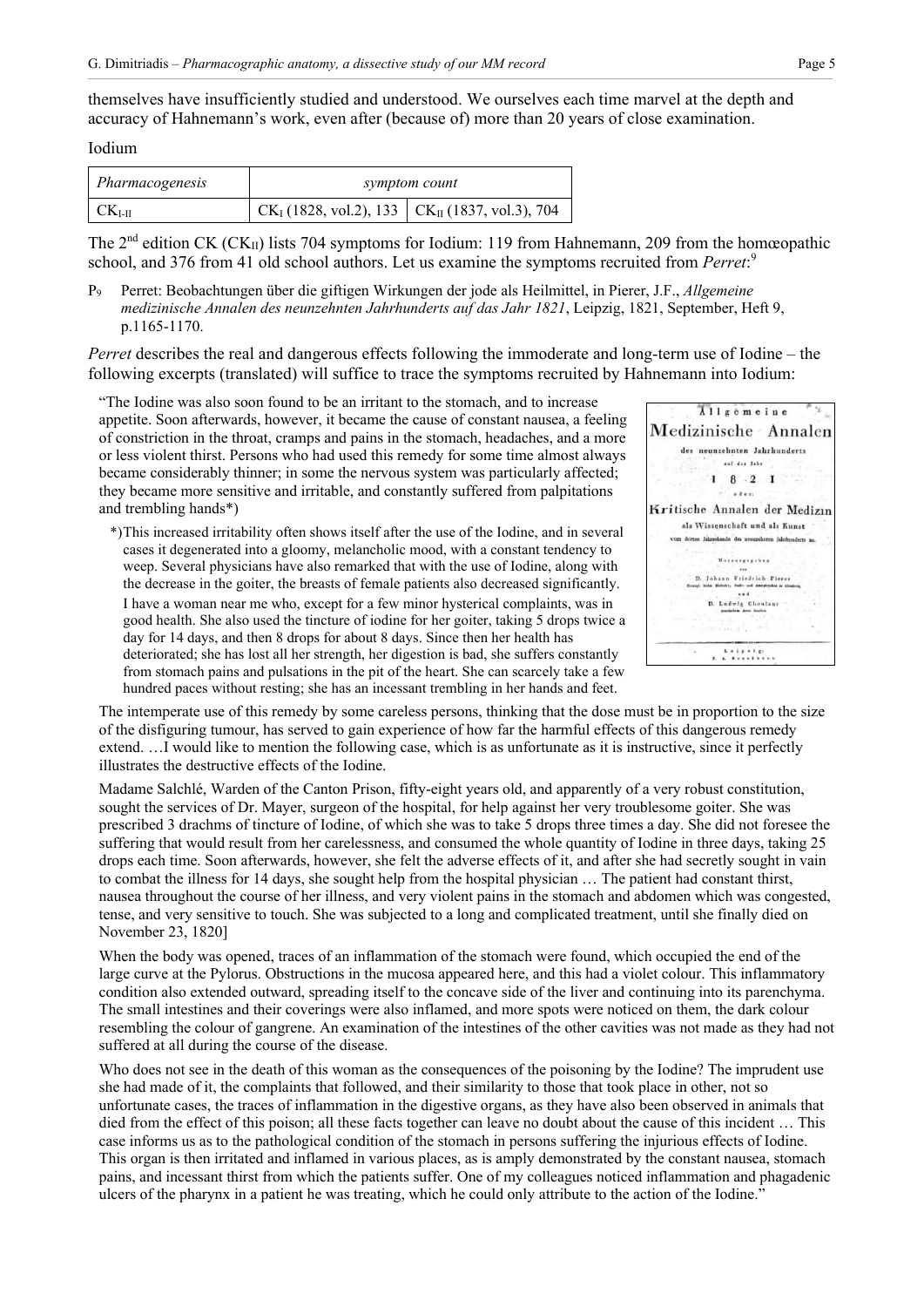Perret goes on to recommend Iodine be banned, or at the very least restricted for use only by a careful physician fully aware of its dangers. Of course, as homœopaths, we well understand that toxicity may be modified by the dose.

Hahnemann thus derives the following 15 symptoms from Perret into our Iodium pharmacography:

- 3 Sad, melancholy mood. [P9]
- 8 Constant inclination to weeping.  $[P_9]$
- 33 Unusual excitement of the nervous system.  $[H_{53}]$
- 47 *Headache*. [P9; x34]
- 162 Sensation of constriction in the fauces.  $[P_9]$
- 174 Inflammation of the fauces and ulcers therein.  $[P_9]$
- 189 Violent thirst. [P9]
- 215 *Nausea*. [G27; H28.2; P9]

236 Violent pains in the stomach and in the fauces which were tense and obstructed and did not bear touching. [P9] 240 Cramp-pain in the stomach.  $[P_9]$ 

- 246 Pulsations [Pulsiren] in the pit of the stomach.  $[P_9]$
- 250 Inflammation of the stomach, in the region of the pylorus.  $[P_9]$  [post-mortem finding]
- 480 The female breasts diminish, while the goitre diminishes in several females.  $[P_9]$ <sup>\*</sup>
- 530 *Trembling of the limbs*. [P9; G3]
- 642 *Emaciation* [Abmagerung]. [ $B_{13}$ ;  $M_{16}$ ;  $P_9$ ]
	- \* CKII 480 mistakenly wrote "Die weiblichen Brüste nehmen zu, während der Kropf abnimmt..." [The female breasts increase while the goitre decreases]. The original account reported the breasts and goitre both *diminish* concurrently: "Mehrere Ärzte haben noch die Bemerkung gemacht, dass bei dem Gebrauche der Jode, mit der Abnahme des Kropfes, sich bei Frauenzimmern auch die Brüste bedeutend verminderten."

[Several physicians have remarked that with the use of Iodium, along with the decrease of the goitre, the breasts also reduced significantly in females]

Such a *fundamental* error *cannot* be attributed to Hahnemann who was himself well aware of the *overwhelming* evidence from numerous other authors (*Coindet*, *Hufeland*, *Künzli*, *Neumann*, *Vogt*, etc.), where the consistent effect of Iodium was to *wither* or *diminish* breast glandular tissue (CK ss.481-486 inclusive). This mistake could only have resulted from the hand of a *compiler* themselves uncomprehended of the *effects* of this substance.

Upon checking our pharmacogenesis, we learn Iodium first appears in Hahnemann's pharmacography in CK<sub>I</sub> (1828, vol.2, 133ss.) with no symptoms from old school sources. It next appears in HTRA (1829, vol.2, 616ss.) and it becomes evident that Hahnemann recruits the old school symptoms listed there into CKII (vol.3, published 1837 but compiled by G.H.G.Jahr in  $1834$ ):  $10$ 

376 Bei Frauenzimmern vermehrte sich bei Abnahme des Kropfes des Volumen der Brüste (*Perrot*, a.a.O.) Both the misspelling of the author's name (*Perrot* instead of *Perret*), as well the mistaken breast *enlargement* (in place of the opposite *dwindling*) of the breast, were copied by Jahr, either in haste, or in ignorance of the true effects.

From this it is clear the initial error rests with  $HTRA<sup>11</sup>$  – and this is not a mistake which can be easily dismissed, as it shows not only a transcription process error, but also that the editors (Hartlaub & Trinks) did not notice such an obvious contradiction to the known effects of Iodium, and illustrates, at least in this case, how they acted more as assemblers of information – Hahnemann worked distinctly as *distiller* and *purifier*, the final rendering value-adding for the homœopathic prescriber.

## *Epilogos*

The anatomic nature of our examination in which we dissect and trace each symptom to its source, so far completed for most of the medicines in Hahnemann's pharmacography, provides the irrefragable basis for our thesis (position), that Hahnemann's approach to the collection and record of these substance effects was methodical and accurately represents the observable phænomena (alterations of health, symptoms) needed by the prescriber in comparing and contrasting these with those of the patient.

There is simply no other pharmacographic record in our literature which compares to that of Hahnemann, and for this reason it is the very first pharmacographic work which should be closely and repeatedly studied in every homœopathic teaching institution, and by every homœopathic practitioner.